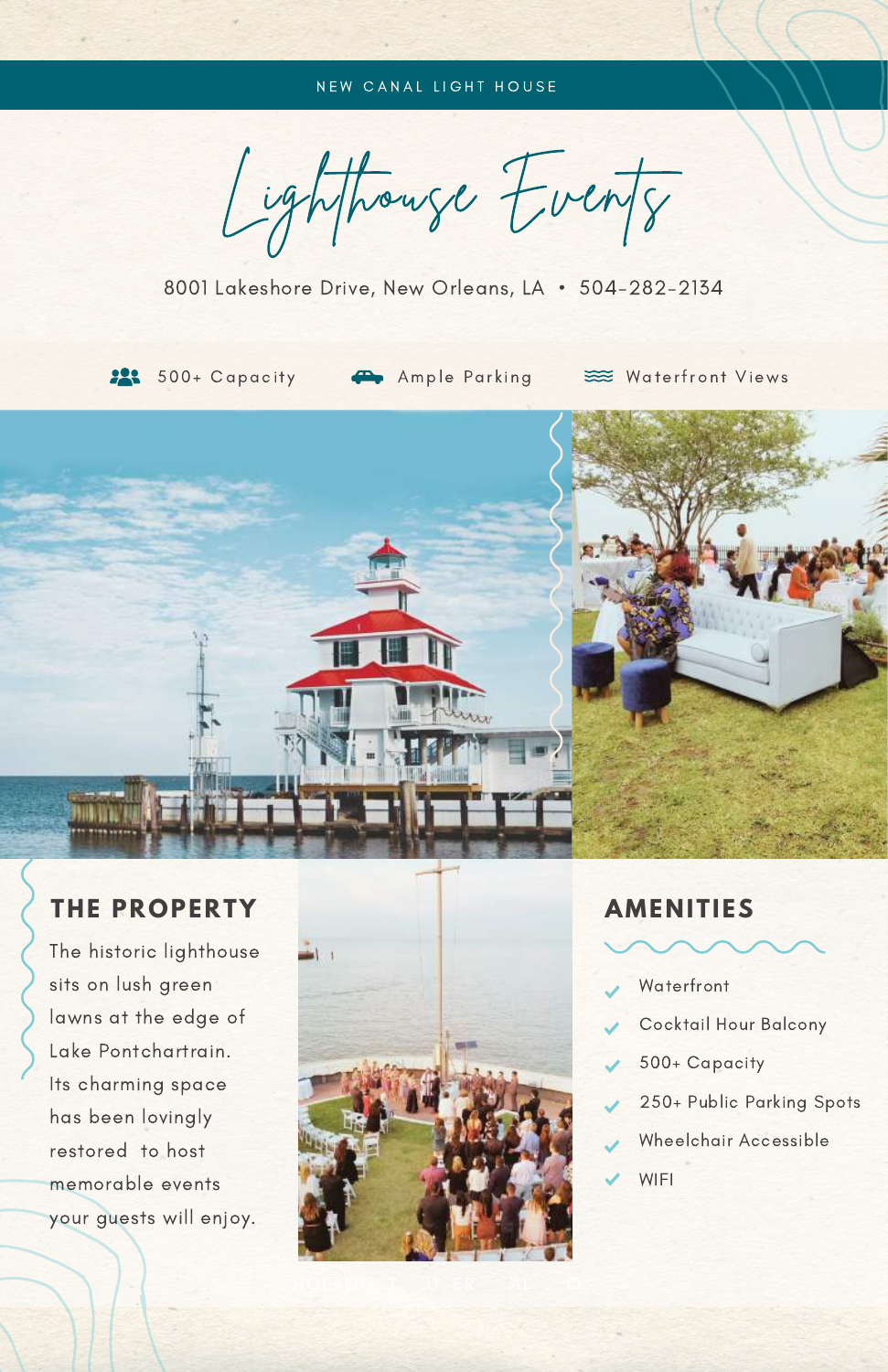





## **SCHEDULE A TOUR!**

For more information on rentals or to visit us for a personal tour, please call

504-282-2134 or email [kate@scienceforourcoast.org](mailto:kate@scienceforourcoast.org)

Your picture-perfect event

Imagine a sunset wedding ceremony, lawn games at a memorable corporate retreat, or a family reunion for the books! Your event venue rental includes outdoor grounds, outdoor balcony and restroom access, 40 chairs, 4 four-foot round tables, 4 six-foot rectangle tables, and 6 highboys.

# **PRICING**

- \$500/hour during off museum hours
- \* \$250/hour while museum is open
- A/V equipment available for an additional fee

Proceeds from the New Canal Lighthouse go directly to Pontchartrain Conservancy to help save and protect our coast.